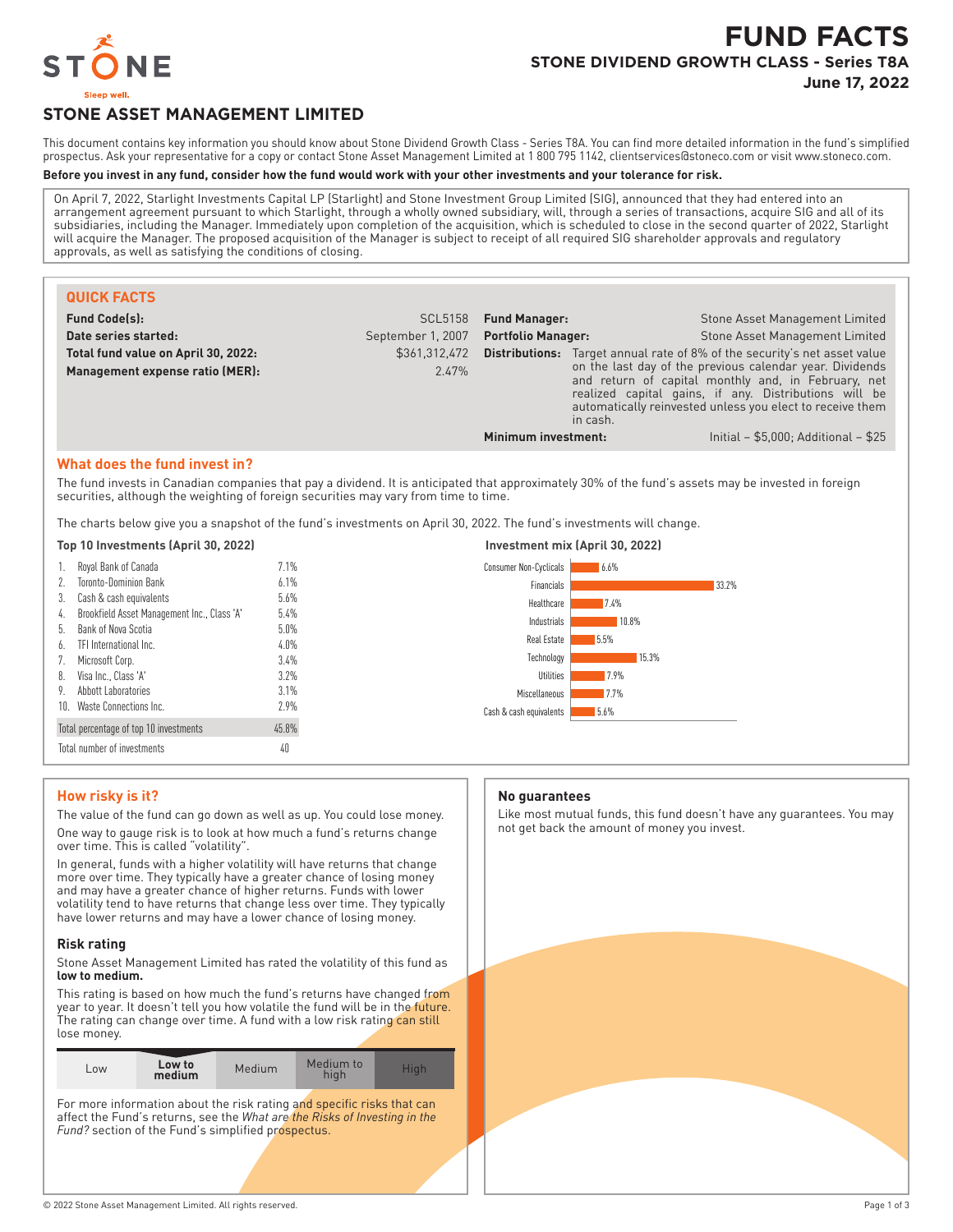

# **STONE DIVIDEND GROWTH CLASS - Series T8A**

### **How has the fund performed?**

This section tells you how Series T8A securities of the fund has performed over the past 10 years. Returns are after expenses have been deducted. These expenses reduce the fund's returns.

#### **Year-by-year returns**

The bar chart shows how the Series of the fund performed in each of the past 10 years. The fund's Series value has decreased in 2 of the past 10 years. The range of returns and change from year to year can help you assess how risky the Series of the fund has been in the past. It does not tell you how the Series of the fund will perform in the future.



# **Best and worst 3-month returns**

This table shows the best and worst returns for Series T8A securities of the fund in a 3-month period over the past 10 years. The best and worst 3-month returns could be higher or lower in the future. Consider how much of a loss you could afford to take in a short period of time.

|              | Return     | 3 months ending | If you invested \$1,000 at the beginning of the period |
|--------------|------------|-----------------|--------------------------------------------------------|
| Best return  | 10.73%     | June 30, 2020   | Your investment would rise to \$1.107.30.              |
| Worst return | $-12.44\%$ | March 31, 2020  | Your investment would drop to \$875.60.                |

#### **Average return**

The annual compound return of the Series of the fund was approximately 8.2% over the past 10 years. If you had invested \$1,000 in the Series of the fund 10 years ago, your investment would now be worth \$2,207.11.

#### **Who is this fund for?**

# **This fund is suitable for investors:**

- Seeking capital growth and dividends
- With a mid-term to long-term investment horizon with a low to medium risk tolerance

This fund may not be suitable for investors with a short-term investment horizon.

#### **A word about tax**

In general, you'll have to pay income tax on any money you make on a fund. How much you pay depends on the tax laws where you live and whether or not you hold the fund in a registered plan such as a Registered Retirement Savings Plan or a Tax-Free Savings Account.

Keep in mind that if you hold your fund in a non-registered account, fund distributions are included in your taxable income, whether you get them in cash or have them reinvested.

Switches of shares between classes of shares of a mutual fund corporation, including the Corporate Funds, will result in a taxable disposition of those shares at their market value. Such disposition may result in a capital gain or capital loss for you.

#### **How much does it cost?**

The following tables show the fees and expenses you could pay to buy, own and sell Series T8A securities of the fund.

The fees and expenses – including any commissions – can vary among series of a fund and among funds. Higher commissions can influence representatives to recommend one investment over another. Ask about other funds and investments that may be suitable for you at a lower cost.

#### **1. Sales charges**

Series T8A is the initial sales charge option.

| Sales charge option  | What you pay                      |                                                     | <b>How it works</b>                                                                                                                                                           |
|----------------------|-----------------------------------|-----------------------------------------------------|-------------------------------------------------------------------------------------------------------------------------------------------------------------------------------|
|                      | in percent $(\%)$                 | $\vert$ in dollars (\$)                             |                                                                                                                                                                               |
| Initial sales charge | 0% to 5% of the amount<br>you buy | \$0 to \$50 on every<br>$\frac{1}{2}$ 1,000 you buy | Negotiated between you and your representative.<br>The initial sales charge is deducted from the amount you invest. It goes to<br>your representative's firm as a commission. |